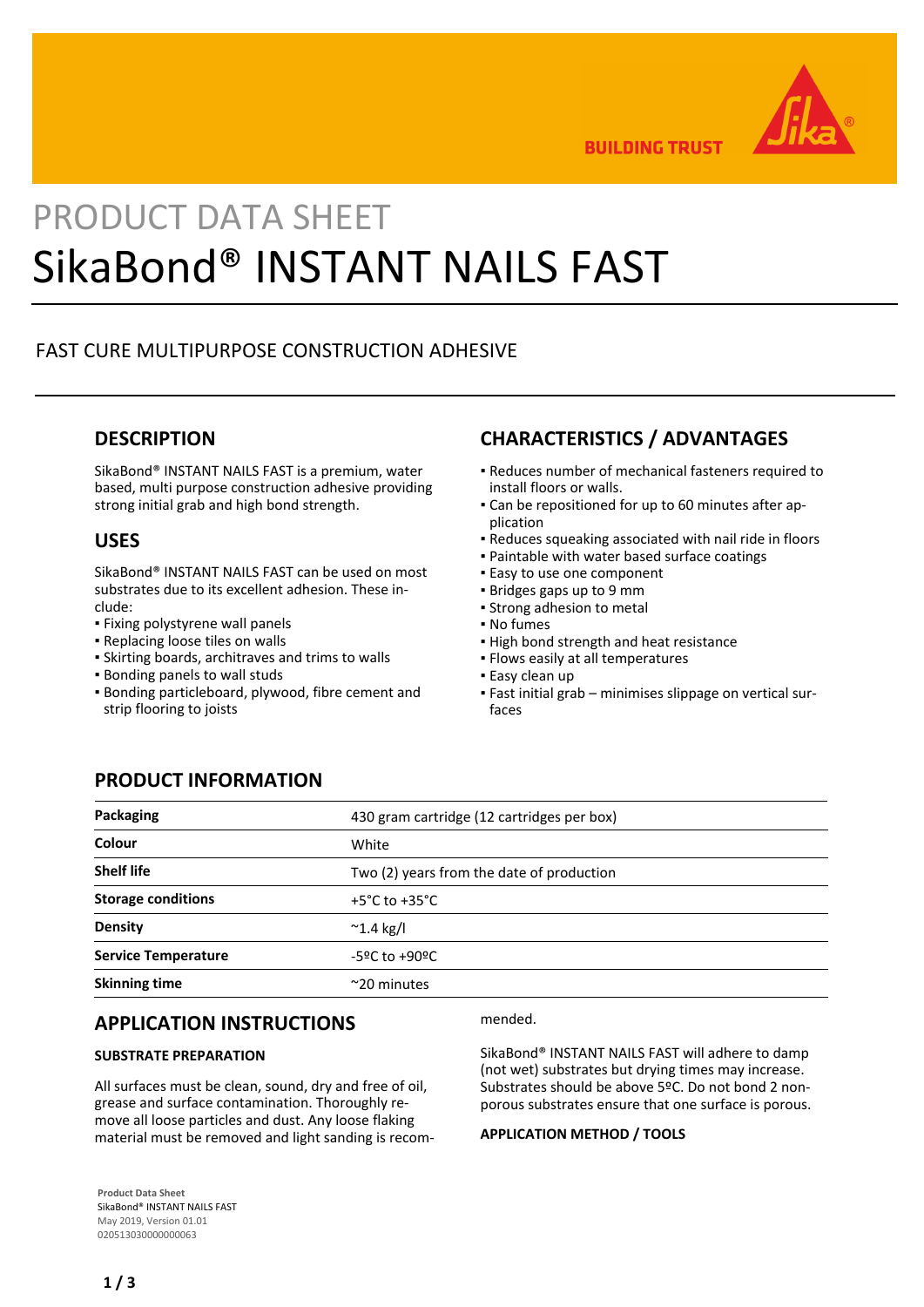Apply a 5 mm bead of SikaBond® Instant Nails Fast to one surface using a cartridge gun; ensure the beads are no more than 45cm apart. Bring both substrates immediately together and clamp, nail or screw for a minimum of 24 hours. For butt joints use adhesive on both panel edges.

Substrates may be repositioned for approximately 60 minutes after initial application.

#### **CLEANING OF EQUIPMENT**

Uncured material can be cleaned with water. Hardened material can only be removed by mechanical means.

## **IMPORTANT CONSIDERATIONS**

- Protect from contact with water
- **.** High humidity or poor ventilation will result in slow drying
- Not suitable where both surfaces are non-porous
- In applications where load bearing is required mechanical fasteners are recommended
- Not suitable for bonding plank or engineered tim-▪ bers to concrete floors.

# **BASIS OF PRODUCT DATA**

All technical data stated in this Product Data Sheet are based on laboratory tests. Actual measured data may vary due to circumstances beyond our control.

## **LOCAL RESTRICTIONS**

Please note that as a result of specific local regulations the declared data for this product may vary from country to country. Please consult the local Product Data Sheet for the exact product data.

# **ECOLOGY, HEALTH AND SAFETY**

For information and advice on the safe handling, storage and disposal of chemical products, users shall refer to the most recent Safety Data Sheet containing physical, ecological, toxicological and other safety-related data.

## **LEGAL NOTES**

The information, and, in particular, the recommendations relating to the application and end-use of Sika products, are given in good faith based on Sika's current knowledge and experience of the products when properly stored, handled and applied under normal conditions in accordance with Sika's recommendations. In practice, the differences in materials, substrates and actual site conditions are such that no warranty in respect of merchantability or of fitness for a particular purpose, nor any liability arising out of any legal relationship whatsoever, can be inferred either from this information, or from any written recommendations, or from any other advice offered. The user of the product must test the product's suitability for the intended application and purpose. Sika reserves the right to change the properties of its products. The proprietary rights of third parties must

**Product Data Sheet** SikaBond® INSTANT NAILS FAST May 2019, Version 01.01 020513030000000063

be observed. All orders are accepted subject to our current terms of sale and delivery. Users must always refer to the most recent issue of the local Product Data Sheet for the product concerned, copies of which will be supplied on request.

**BUILDING TRUST**